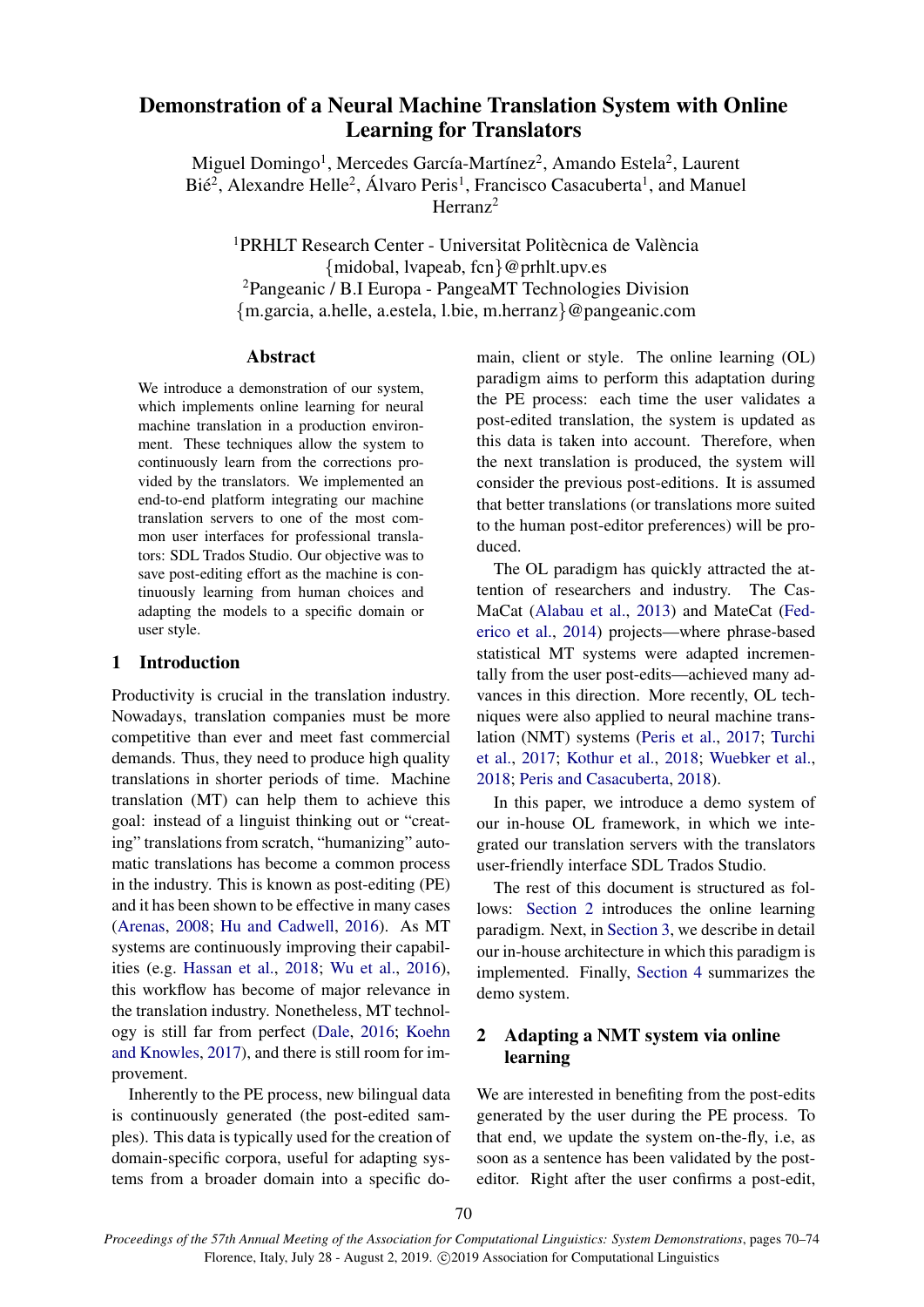we update the models of our NMT system, using the source sentence and the post-edit as a training pair. This adaptation can be done following gradient descent, the regular training method for neural networks.

### <span id="page-1-0"></span>3 Architecture

Our in-house architecture of the OL framework is composed of three main modules: the MT engine, the user interface and the translation server which links both.

Moreover, we added a logging option to keep user tracking information as keystrokes, time and mouse movements. [Fig. 1](#page-1-1) illustrates this architecture.

<span id="page-1-1"></span>

Figure 1: Architecture of our in-house OL framework. Red arrows represent how the correction made by the user arrives to the Machine Translation engine to be retrained. Blue arrows represent how machine translation is delivered to the user.

The translation process consists of delivering machine translations to the user interface and the training process retrains the MT engine with the feedback provided by the user. Both processes are performed through client-server communication. Next, we describe each module in detail.

#### 3.1 Machine Translation Engine

The core of the MT engine is composed by the models generating translations, which can be retrained when required. Each translation project has its own model, whose architecture is set according to the project's need. All models are neural-based and are trained using OpenNMT-py [\(Klein et al.,](#page-3-11) [2017\)](#page-3-11).

Each MT model has its own configuration file, which contains personalized translation and OL options, such as tokenization, subword segmentation, learning rate, etc.

#### 3.2 Translation Server

A translation server communicates with the MT models in order to generate translations and adapt the systems based on the user's post editions. This server is based on OpenNMT-py's REST server and uses the HTTP protocol to define the messages in order to serve user's requests. The code of our translation server is open and available<sup>[1](#page-1-2)</sup>. We created a branch in OpenNMT-py that features this server and is compatible with all its different models.

The communication between the user interface and the MT engine is performed by means of GET and POST requests. The server waits for translation requests. When received, these requests are sent to the machine translation engine in a JSON format. When a machine translation segment is corrected by the user, the correction is sent to the translation engine.

## 3.3 User Interface

In the translation industry, the most common user interface for translators is SDL Trados Studio<sup>[2](#page-1-3)</sup>. [Fig. 2](#page-2-1) shows the user interface. The user gets the machine translation outputs automatically when the target part of the segment in the interface is clicked. Then, the user post-edits the segment and, when the translation is corrected, confirms it.

SDL allows the development of plugins for Trados Studio to enhance and extend the tool. More-over, it has a large developer community<sup>[3](#page-1-4)</sup> helping the software with add-ons and apps. We incorporated our adaptive framework as a Trados Studio plugin, that connected the user interface with Trados Studio with our translation server. As the user confirms a post-edit, the reviewed segment is sent back to the MT engine to be retrained with this new information.

In order to set up this plugin, the user fills the credentials with a username, password and URL pointing to the server (see [Fig. 3](#page-2-2) top left box). Also, the user fills the required languages and clicks in the "use machine translation" option (see [Fig. 3](#page-2-2) top right box). Finally, all the options

<span id="page-1-2"></span><sup>1</sup>[https://github.com/midobal/](https://github.com/midobal/OpenNMT-py/tree/OnlineLearning) [OpenNMT-py/tree/OnlineLearning](https://github.com/midobal/OpenNMT-py/tree/OnlineLearning)

<span id="page-1-3"></span><sup>2</sup>[https://www.sdl.com/](https://www.sdl.com/es/software-and-services/translation-software/sdl-trados-studio/)

[es/software-and-services/](https://www.sdl.com/es/software-and-services/translation-software/sdl-trados-studio/)

<span id="page-1-4"></span>[translation-software/sdl-trados-studio/](https://www.sdl.com/es/software-and-services/translation-software/sdl-trados-studio/) <sup>3</sup>[https://community.sdl.com/](https://community.sdl.com/developers-more/developers/language-developers) [developers-more/developers/](https://community.sdl.com/developers-more/developers/language-developers)

[language-developers](https://community.sdl.com/developers-more/developers/language-developers)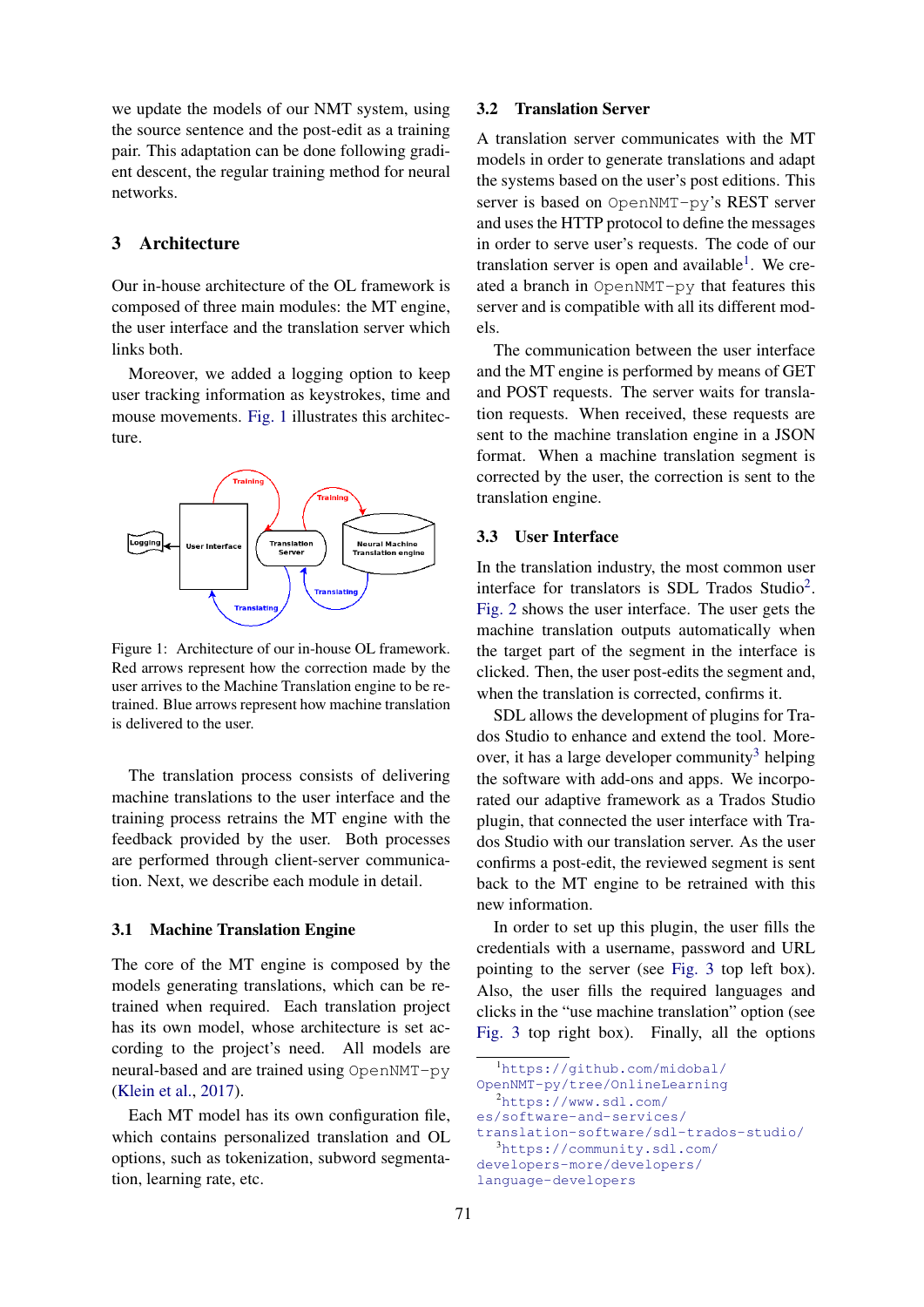<span id="page-2-1"></span>

Figure 2: User Interface from Trados Studio SDL.

have to be enabled in the translation provider plugin (see [Fig. 3](#page-2-2) bottom box) in the Trados Studio project settings.

<span id="page-2-2"></span>

Figure 3: Machine translation plugin configuration.

#### 3.4 Logging

In order to measure the productivity and effectiveness of OL during the PE process, we integrated tools to log the time, keystrokes and mouse movements involved in post-editing a given file. To achieve this, we incorporated the Qualitivity<sup>[4](#page-2-3)</sup> plugin for Trados. This plugin generates an XML logging file, which contains all the keystrokes time information per segment. An example of this logging is shown in Figure [4.](#page-3-12)

With all this log information, we can measure the effort required to post-edit a file using MT with OL. Preliminary experiments in simulated and real environments with professional translators [\(Domingo et al.,](#page-3-13) [2019\)](#page-3-13), reported significant improvements of the quality of the translations generated by the MT systems (up to 5.3 points according to hTER, and 7.8 points according to hBLEU), and a significant reduction of the PE time (up to 7.5 second per sentence).

## <span id="page-2-0"></span>4 Summary

We have introduced a demonstration of Pangeanic's translation framework, which incorporates on-the-fly system adaptation via online learning. This paradigm allows human translators /post-editors to produce more human-quality text, that is, be more productive—a fundamental issue in the translation industry—since the system is continuously learning from the user post-edits, avoiding repetition of the same errors. We have integrated our MT servers into the SDL Trados Studio user interface which is one of the most used in the translation industry. This system aims to improve human translators' work by saving

<span id="page-2-3"></span><sup>4</sup>[https://community.sdl.com/](https://community.sdl.com/product-groups/translationproductivity/w/customer-experience/2251.qualitivity)

[product-groups/translationproductivity/](https://community.sdl.com/product-groups/translationproductivity/w/customer-experience/2251.qualitivity) [w/customer-experience/2251.qualitivity](https://community.sdl.com/product-groups/translationproductivity/w/customer-experience/2251.qualitivity)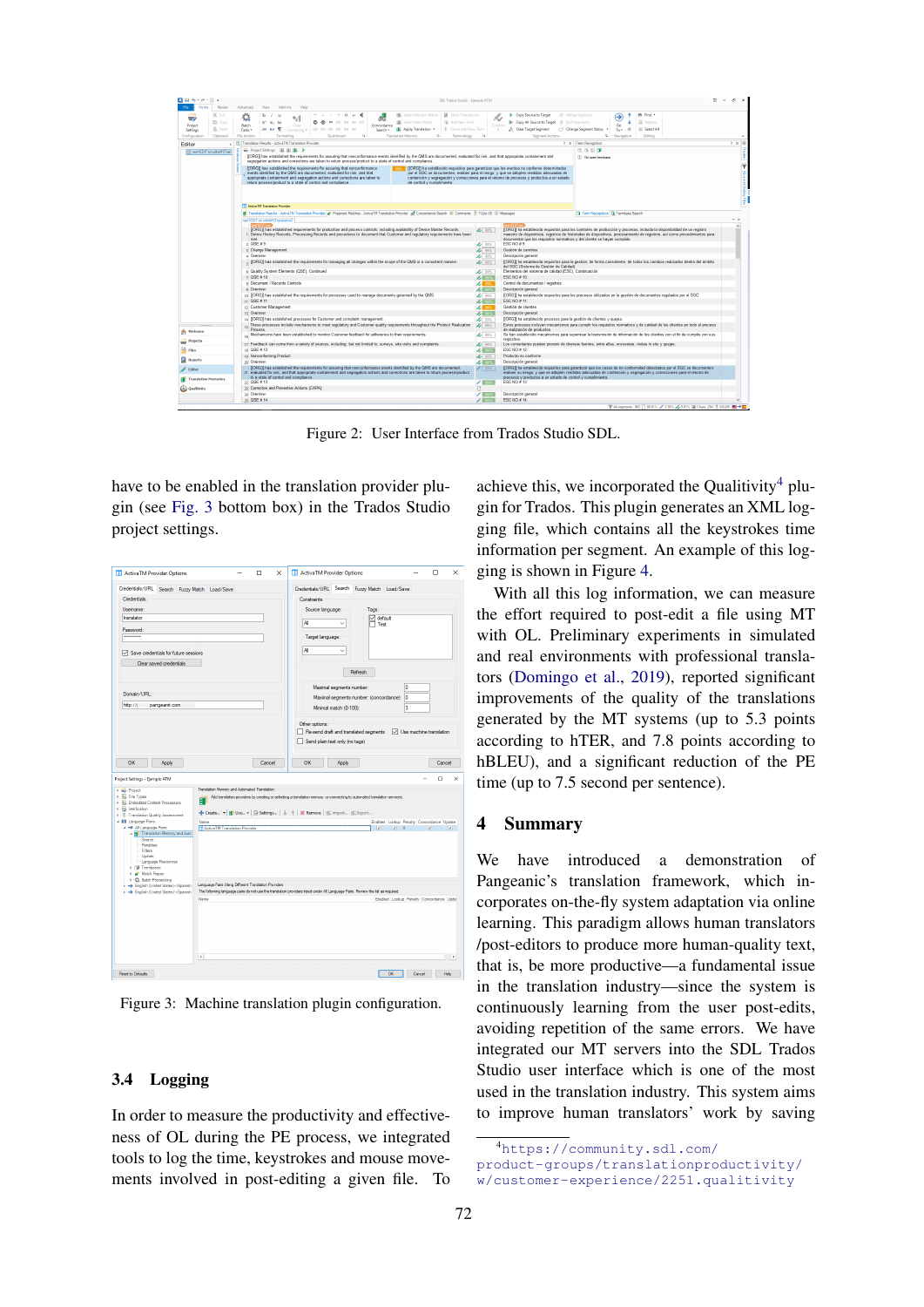<span id="page-3-12"></span>

Figure 4: Example of Qualitivity's logging file.

time and effort.

#### Acknowledgments

The research leading to these results has received funding from the Spanish Centre for Technological and Industrial Development (Centro para el Desarrollo Tecnológico Industrial) (CDTI) and the European Union through Programa Operativo de Crecimiento Inteligente (Project IDI-20170964). We gratefully acknowledge the support of NVIDIA Corporation with the donation of a GPU used for part of this research.

#### References

- <span id="page-3-5"></span>Vicent Alabau, Ragnar Bonk, Christian Buck, Michael Carl, Francisco Casacuberta, Mercedes García-Martínez, Jesús González-Rubio, Philipp Koehn. Luis A. Leiva, Bartolomé Mesa-Lao, Daniel Ortiz-Martínez, Hervé Saint-Amand, Germán Sanchis-Trilles, and Chara Tsoukala. 2013. CASMACAT: An open source workbench for advanced computer aided translation. *The Prague Bulletin of Mathematical Linguistics*, 100:101–112.
- <span id="page-3-0"></span>Ana Guerberof Arenas. 2008. Productivity and quality in the post-editing of outputs from translation memories and machine translation. *Localisation Focus*, 7(1):11–21.
- <span id="page-3-3"></span>Robert Dale. 2016. How to make money in the translation business. *Natural Language Engineering*, 22(2):321–325.
- <span id="page-3-13"></span>Miguel Domingo, Mercedes García-Martínez, Álvaro Peris, Alexandre Helle, Amando Estela, Laurent Bié, Francisco Casacuberta, and Manuel Herranz. 2019. Incremental adaptation of NMT for professional post-editors: A user study. In *Proceedings of the Machine Translation Summit*. Under publication.
- <span id="page-3-6"></span>Marcello Federico, Nicola Bertoldi, Mauro Cettolo, Matteo Negri, Marco Turchi, Marco Trombetti,

Alessandro Cattelan, Antonio Farina, Domenico Lupinetti, Andrea Martines, Alberto Massidda, Holger Schwenk, Loïc Barrault, Frederic Blain, Philipp Koehn, Christian Buck, and Ulrich Germann. 2014. The matecat tool. In *Proceedings of the 25th International Conference on Computational Linguistics: System Demonstrations*, pages 129–132.

- <span id="page-3-2"></span>Hany Hassan, Anthony Aue, Chang Chen, Vishal Chowdhary, Jonathan Clark, Christian Federmann, Xuedong Huang, Marcin Junczys-Dowmunt, William Lewis, Mu Li, et al. 2018. Achieving human parity on automatic chinese to english news translation.
- <span id="page-3-1"></span>Ke Hu and Patrick Cadwell. 2016. A comparative study of post-editing guidelines. In *Proceedings of the 19th Annual Conference of the European Association for Machine Translation*, pages 34206–353.
- <span id="page-3-11"></span>Guillaume Klein, Yoon Kim, Yuntian Deng, Jean Senellart, and Alexander M. Rush. 2017. Open-NMT: Open-source toolkit for neural machine translation. In *Proceedings of the Association for the Computational Linguistics*, pages 67–72.
- <span id="page-3-4"></span>Philipp Koehn and Rebecca Knowles. 2017. Six challenges for neural machine translation. In *Proceedings of the First Workshop on Neural Machine Translation*, pages 28–39.
- <span id="page-3-9"></span>Sachith Sri Ram Kothur, Rebecca Knowles, and Philipp Koehn. 2018. Document-level adaptation for neural machine translation. In *Proceedings of the 2nd Workshop on Neural Machine Translation and Generation*, pages 64–73.
- <span id="page-3-10"></span>Alvaro Peris and Francisco Casacuberta. 2018. Online ´ learning for effort reduction in interactive neural machine translation. *Accepted in Computer Speech & Language*.
- <span id="page-3-7"></span>Álvaro Peris, Luis Cebrián, and Francisco Casacuberta. 2017. Online learning for neural machine translation post-editing. *arXiv:1706.03196*.
- <span id="page-3-8"></span>Marco Turchi, Matteo Negri, M Amin Farajian, and Marcello Federico. 2017. Continuous learning from